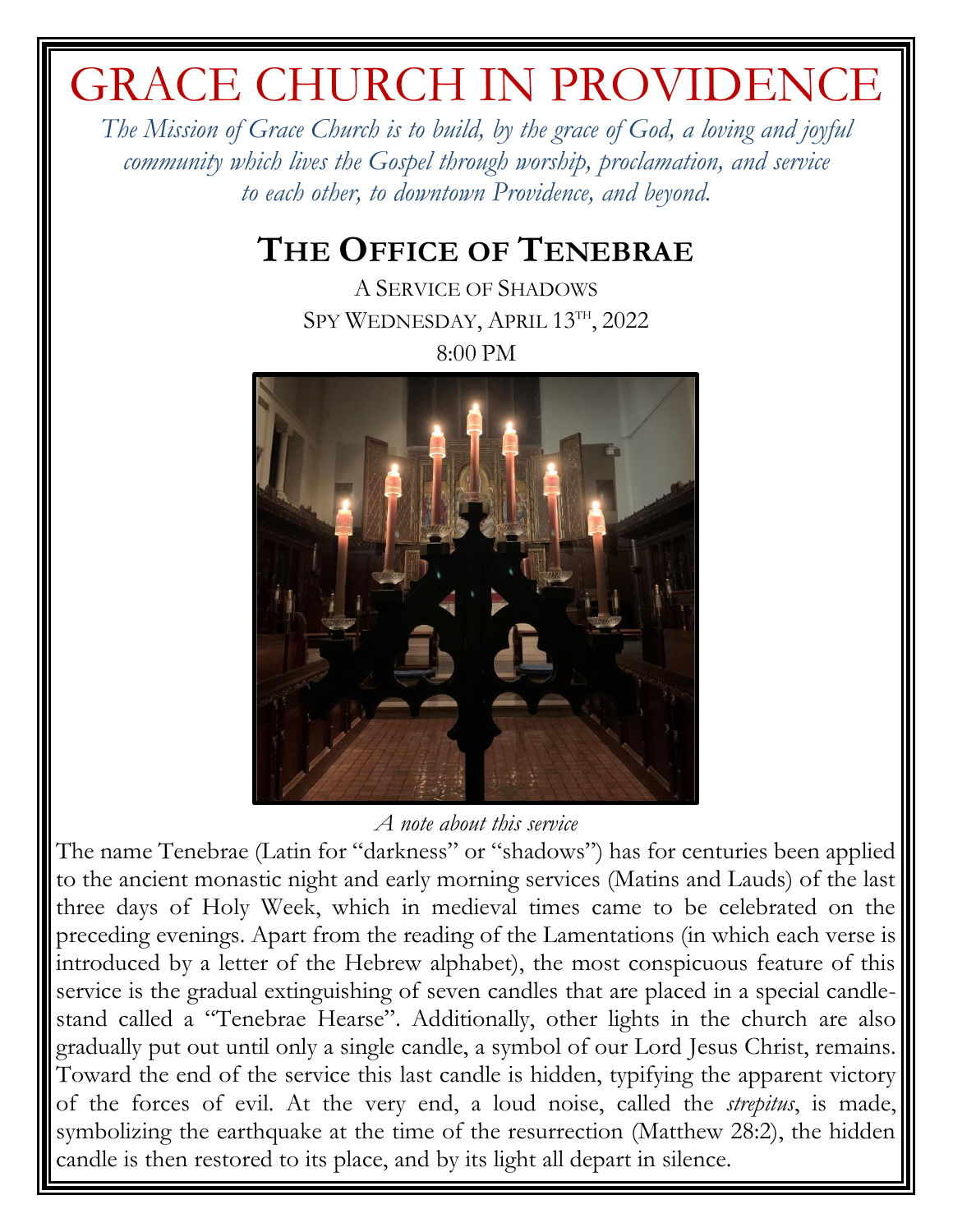- 2 - **THE NOCTURN** ANTIPHON *Zelus domus* Zeal for your house has eaten me up; the scorn of those who scorn you has fallen upon me. PSALM 69:1-9, 11-14, 16-18, 23 *Salvum me fac Tone III.4* 1 Save me, O God, \* for the waters have risen up to my neck. 2 I am sinking in deep mire, \* and there is no firm ground for my feet. 3 I have come into deep waters, \* and the torrent washes over me. 4 I have grown weary with my crying; my throat is inflamed; \* my eyes have failed from looking for my God. 5 Those who hate me without a cause are more than the hairs of my head; my lying foes who would destroy me are mighty. \* Must I then give back what I never stole? 6 O God, you know my foolishness, \* and my faults are not hidden from you. 7 Let not those who hope in you be put to shame through me, LORD God of hosts; \* let not those who seek you be disgraced because of me, O God of Israel. 8 Surely, for your sake have I suffered reproach, \* and shame has covered my face. 9 I have become a stranger to my own kindred,  $*$  an alien to my mother's children. 11 I humbled myself with fasting, \* but that was turned to my reproach.

## *Please stand as you are able for the entrance of the Choir and Clergy. The Office begins immediately with the Antiphon on the first Psalm. The Congregation sits before the beginning of the Psalmody.*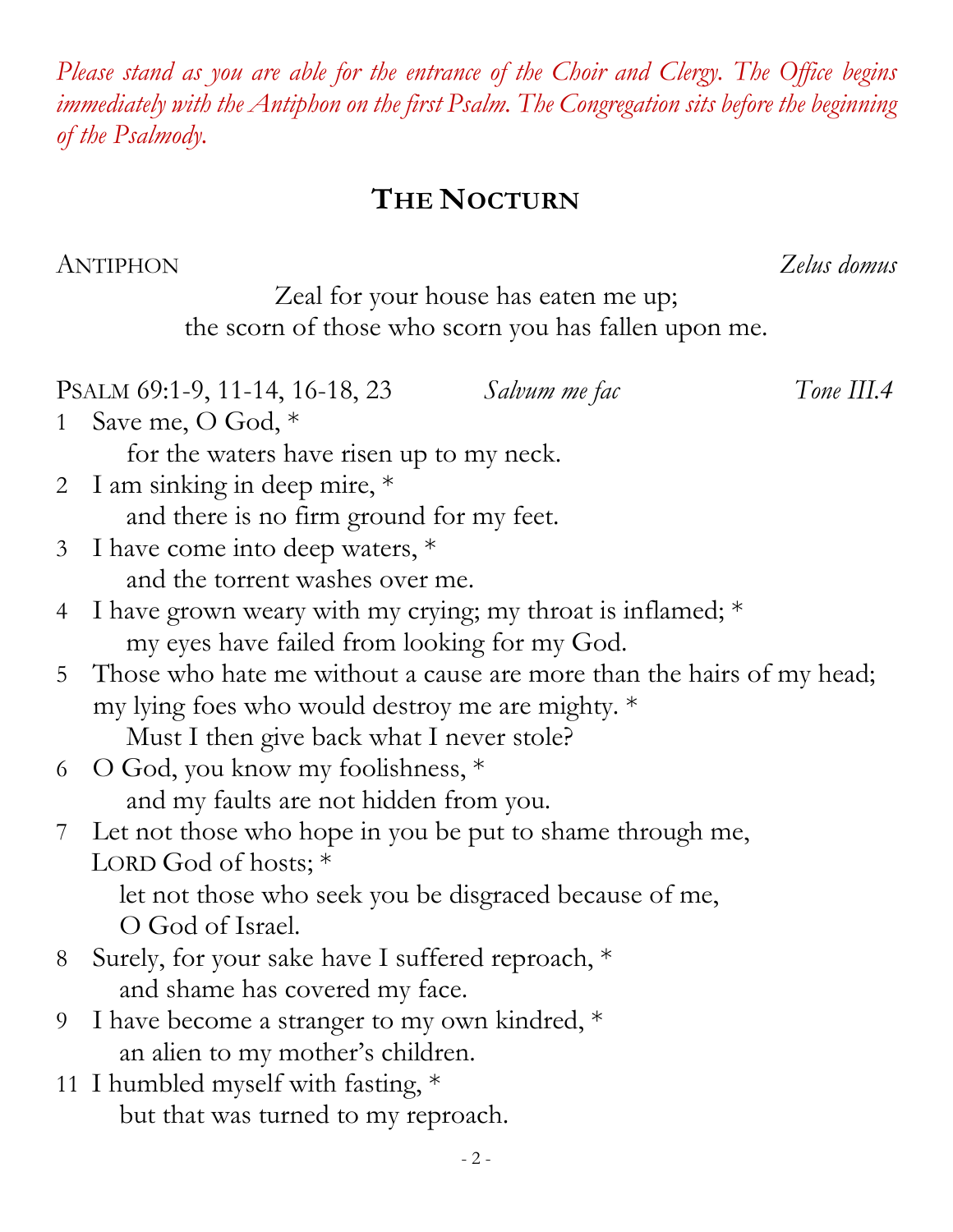and became a byword among them. 13 Those who sit at the gate murmur against me,  $*$  and the drunkards make songs about me. 14 But as for me, this is my prayer to you,  $*$  at the time you have set, O LORD: 16 "Save me from the mire; do not let me sink; \* let me be rescued from those who hate me and out of the deep waters. 17 Let not the torrent of waters wash over me, neither let the deep swallow me up; \* do not let the Pit shut its mouth upon me. 18 Answer me, O LORD, for your love is kind; \* in your great compassion, turn to me." 23 They gave me gall to eat,  $*$ and when I was thirsty, they gave me vinegar to drink. *(Antiphon)*

*The first candle is extinguished.*

12 I put on sack-cloth also, \*

ANTIPHON *Avertantur retrorsum*

Let those who take pleasure in my misfortune draw back and be disgraced.

#### PSALM 70 *Deus, in adjutorium Tone VIII.1*

- 1 Be pleased, O God, to deliver me; \* O LORD, make haste to help me.
- 2 Let those who seek my life be ashamed and altogether dismayed; \* let those who take pleasure in my misfortune draw back and be disgraced.
- 3 Let those who say to me "Aha!" and gloat over me turn back, \* because they are ashamed.
- 4 Let all who seek you rejoice and be glad in you; \* let those who love your salvation say for ever, "Great is the LORD!"
- 5 But as for me, I am poor and needy; \* come to me speedily, O God.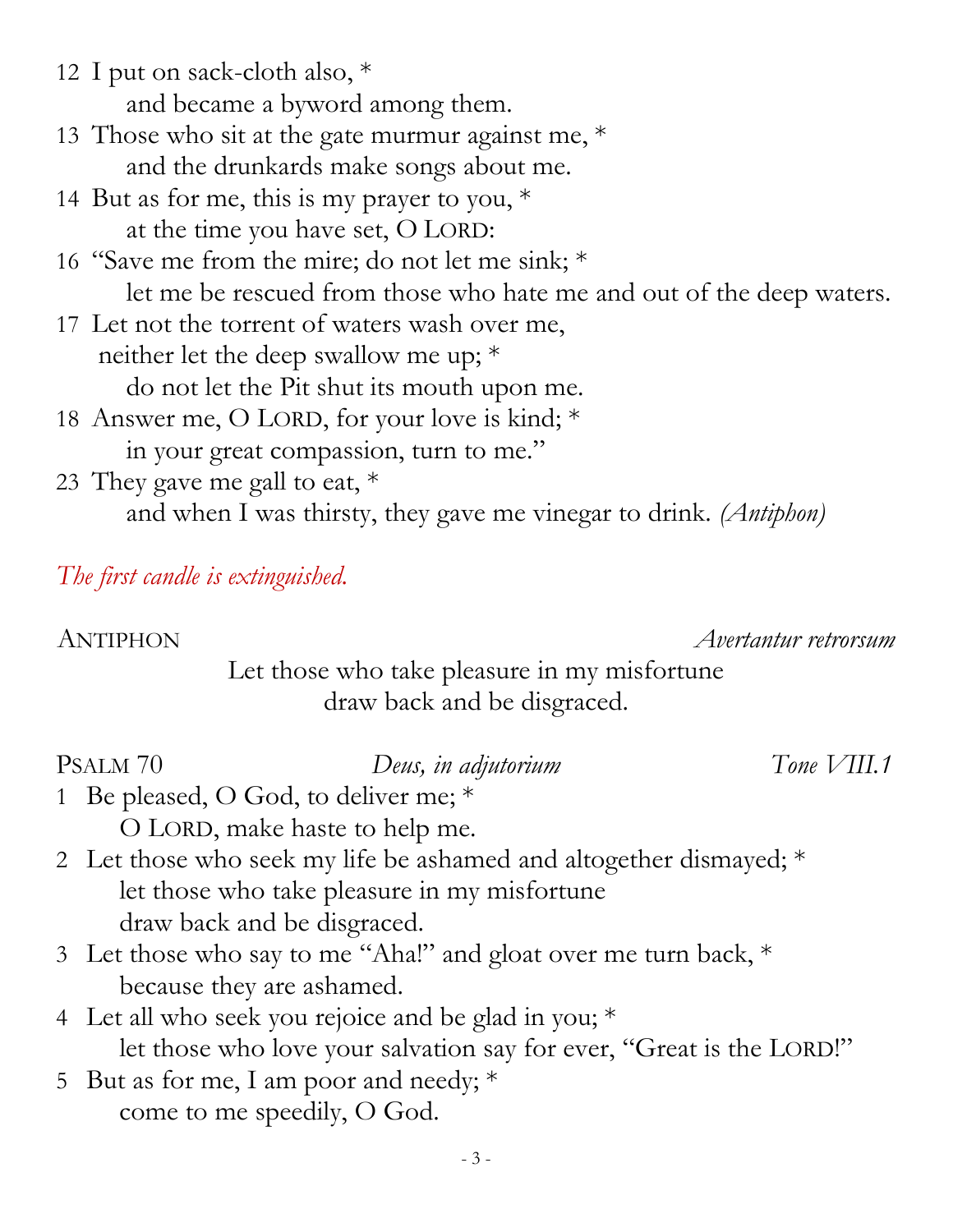6 You are my helper and my deliverer; \* O LORD, do not tarry. *(Antiphon)*

*The second candle is extinguished.*

ANTIPHON *Exsurge, Domine*

Arise, O God: maintain your cause.

PSALM 74: 1-9, 12-15, 18-20 *Ut quid, Deus Tone IV.4* 1 O God, why have you utterly cast us off?  $*$  why is your wrath so hot against the sheep of your pasture? 2 Remember your congregation that you purchased long ago, \* the tribe you redeemed to be your inheritance, and Mount Zion where you dwell. 3 Turn your steps toward the endless ruins; \* the enemy has laid waste everything in your sanctuary. 4 Your adversaries roared in your holy place; \* they set up their banners as tokens of victory. 5 They were like men coming up with axes to a grove of trees;  $*$  they broke down all your carved work with hatchets and hammers. 6 They set fire to your holy place; \* they defiled the dwelling-place of your Name and razed it to the ground. 7 They said to themselves, "Let us destroy them altogether." \* They burned down all the meeting-places of God in the land. 8 There are no signs for us to see; there is no prophet left; \* there is not one among us who knows how long. 9 How long, O God, will the adversary scoff? \* will the enemy blaspheme your Name for ever? 12 You divided the sea by your might \* and shattered the heads of the dragons upon the waters; 13 You crushed the heads of Leviathan \* and gave him to the people of the desert for food. 14 You split open spring and torrent; \* you dried up ever-flowing rivers.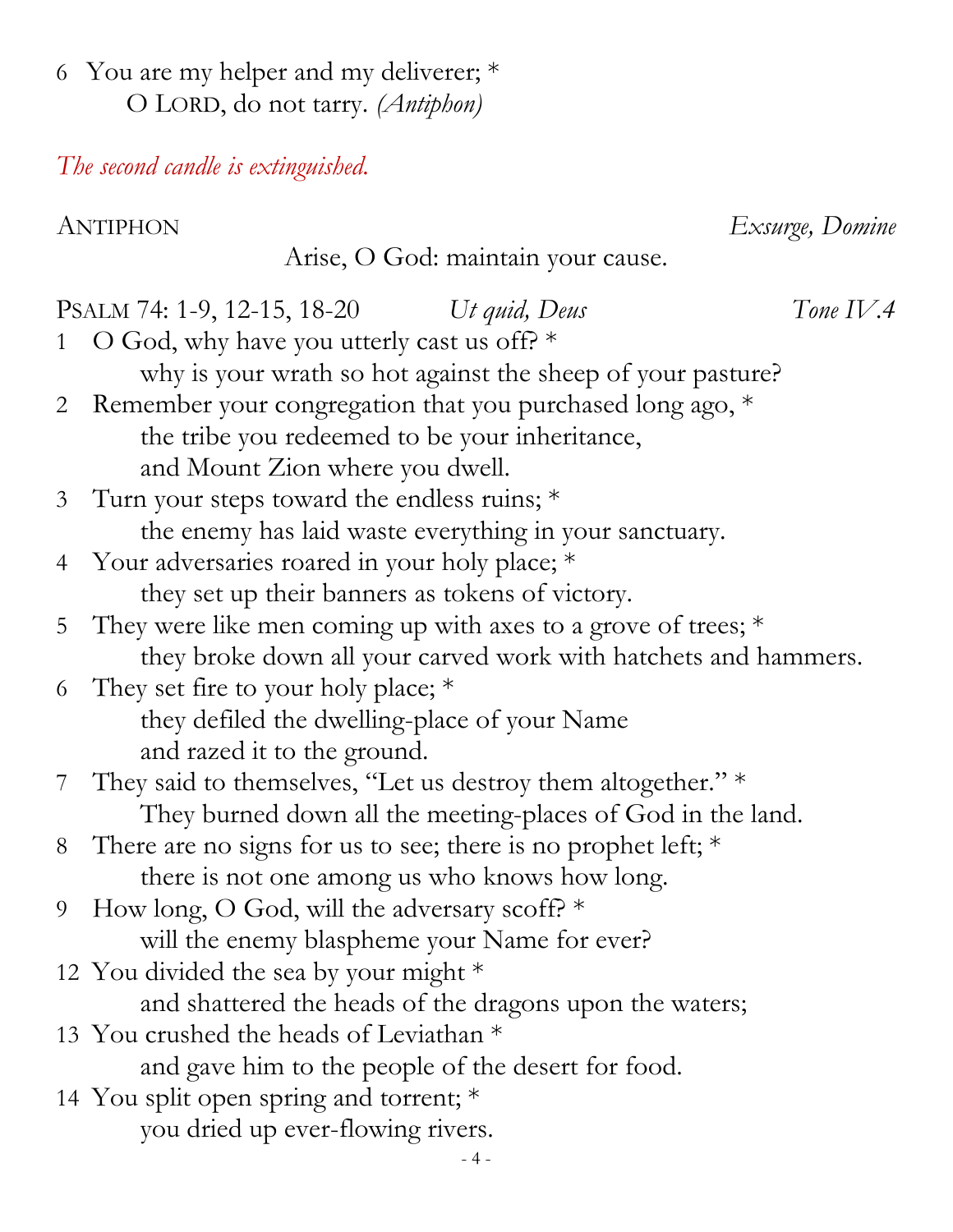- 15 Yours is the day, yours also the night; \* you established the moon and the sun.
- 18 Do not hand over the life of your dove to wild beasts; \* never forget the lives of your poor.
- 19 Look upon your covenant; \*

the dark places of the earth are haunts of violence.

20 Let not the oppressed turn away ashamed; \* let the poor and needy praise your Name. *(Antiphon)*

*The third candle is extinguished.*

*Please stand as you are able.*

*Officiant* Deliver me, my God, from the hand of the wicked: *People* **From the clutches of the evildoer and the oppressor.** 

THE LORD'S PRAYER

*All* **OUR FATHER, who art in heaven, hallowed by thy Name, thy kingdom come, thy will be done, on earth as it is in heaven. Give us this day our daily bread. And forgive us our trespasses, as we forgive those who trespass against us. And lead us not into temptation, but deliver us from evil.**

*Please be seated for the lessons.*

### THE FIRST LESSON *Lamentations 1:1-5*

*Aleph.* How solitary lies the city, once so full of people! How like a widow has she become, she that was great among the nations! She that was queen among the cities has now become a vassal. *Beth.* She weeps bitterly in the night, tears run down her cheeks; among all her lovers she has none to comfort her; all become her enemies. *Gimel.* Judah has gone into the misery of exile and of hard servitude; she dwells now among the nations, but finds no resting place; all her pursuers overtook her in the midst of her anguish. *Daleth.* THE F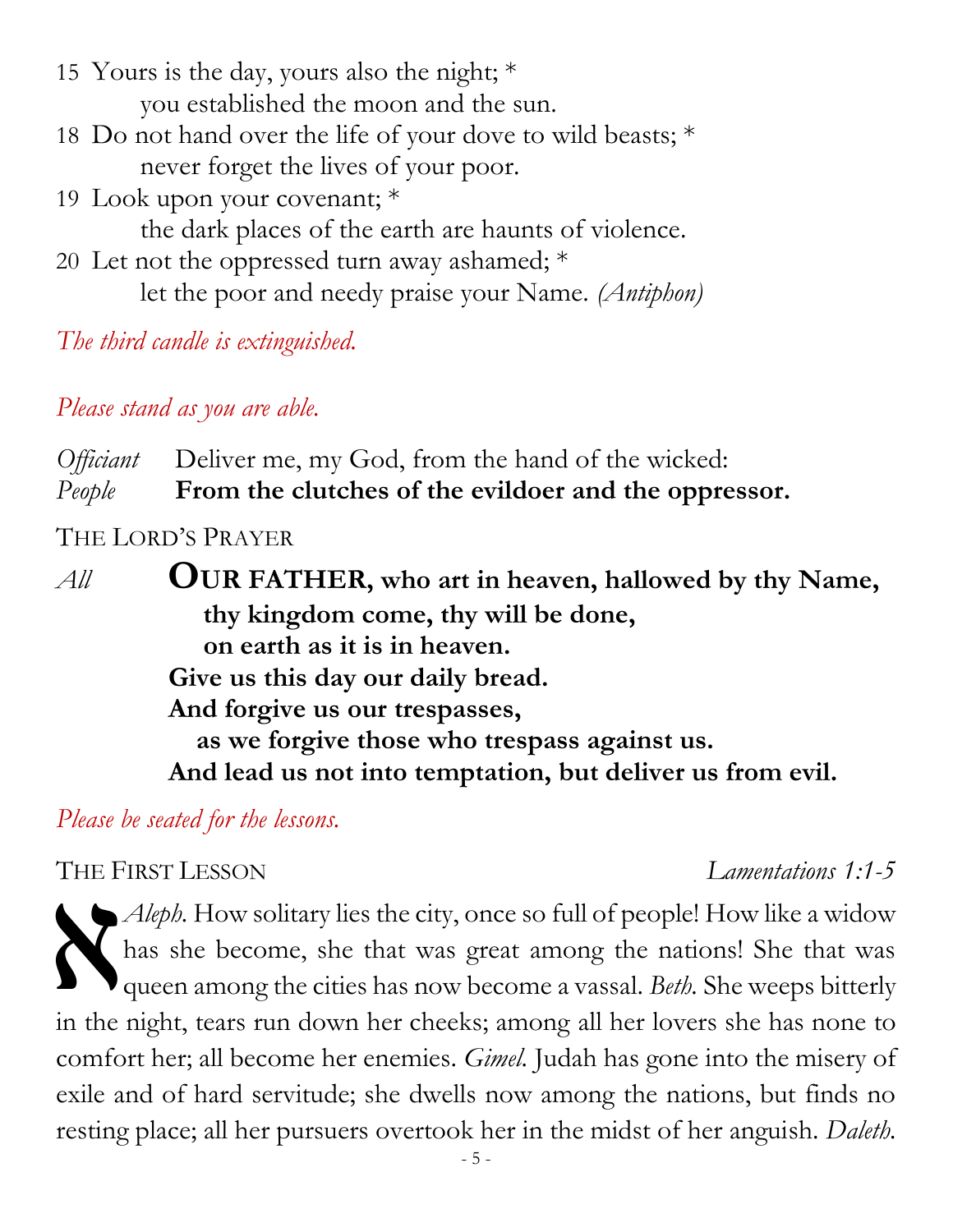The roads to Zion mourn, because none come to the solemn feasts; all her gates are desolate, her priests groan and sigh; her virgins are afflicted, and she is in bitterness. *He.* Her adversaries have become her masters, her enemies prosper; because the LORD has punished her for the multitude of her rebellions; her children are gone, driven away as captives by the enemy. Jerusalem, Jerusalem, return to the LORD your God!

#### THE RESPONSORY

| IN MONTE OLIVETI oravit ad patrem: | On the mount of Olives [Jesus] prayed: |
|------------------------------------|----------------------------------------|
| Pater si fieri potest              | Father, if it be possible,             |
| transeat a me calix iste.          | let this cup pass from me.             |
| Spiritus quidem promptus           | The spirit indeed is willing,          |
| est caro autem infirma.            | but the flesh is weak.                 |
| Fiat voluntas tua.                 | Thy will be done.                      |
|                                    |                                        |

*Words: Responsory for Matins on Maundy Thursday & Matthew 12:39 Music: Giovanni Battista Martini (1706-1784)*

#### THE SECOND LESSON *Lamentations 1:6-9*

*Waw*. And from Daughter Zion all her majesty has departed; her princes have become like stags that can find no pasture, and that run without strength before the hunter. *Zayin.* Jerusalem remembers in the days of her affliction and bitterness all the precious things that were hers from the days of old; when her people fell into the hand of the foe, and there was none to help her; the adversary saw her, and mocked at her downfall. *Heth.* Jerusalem has sinned greatly, therefore she has become a thing unclean; all who honored her despise her, for they have seen her nakedness; and now she sighs, and turns her face away. *Teth.* Uncleanness clung to her skirts, she took no thought of her doom; therefore her fall is terrible, she has no comforter. "O LORD, behold my affliction, for the enemy has triumphed." Jerusalem, Jerusalem, return to the LORD your God! TH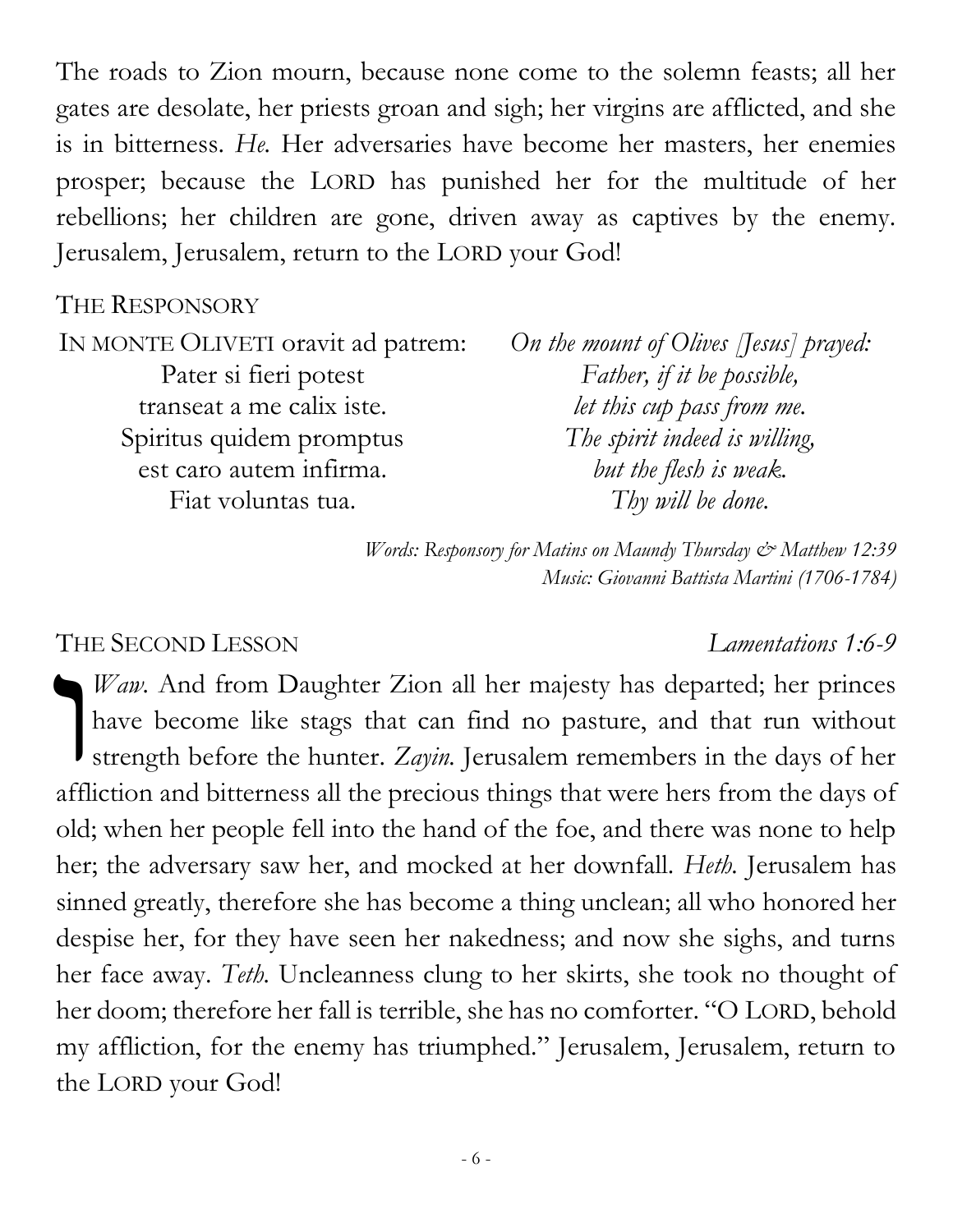#### THE RESPONSORY

TRISTIS EST ANIMA MEA usque ad mortem: sustinete hic et vigilate mecum. Nunc videbitis turbam quæ circumdabit me. Vos fugam capietis, et ego vadam immolari pro vobis. Ecce appropinquat hora, et Filius hominis tradetur in manus peccatorum.

*My soul is very sorrowful, even to the point of death; Remain here, and watch with me. Now you shall see the crowd who will surround me; you will flee, and I will go to be offered up for you. Behold, the hour is at hand, and the Son of Man is betrayed into the hands of sinners.* 

*Words: Matthew 26:38 & Responsory for Tenebrae on Maundy Thursday Music: G. B. Martini*

#### THE THIRD LESSON *Lamentations: 1:10-14*

*Yodh*. The adversary has stretched out his hand to seize all her precious things; she has seen the Gentiles invade her sanctuary, those whom you had forbidden to enter your congregation. *Kaph.* All her people groan as they search for bread; they sell their own children for food to revive their strength. "Behold, O LORD, and consider, for I am now beneath contempt!" *Lamedh.* Is it nothing to you, all you who pass by? Behold and see if there is any sorrow like my sorrow, which was brought upon me, which the LORD inflicted, on the day of his burning anger. *Mem.* From on high he sent fire, into my bones it descended; he spread a net for my feet, and turned me back; he has left me desolate and faint all the day long. *Nun.* My transgressions were bound into a yoke; by his hand they were fastened together; their yoke is upon my neck; he has caused my strength to fail. The LORD has delivered me into their hands, against whom I am not able to stand up. Jerusalem, Jerusalem, return to the LORD your God! THE T

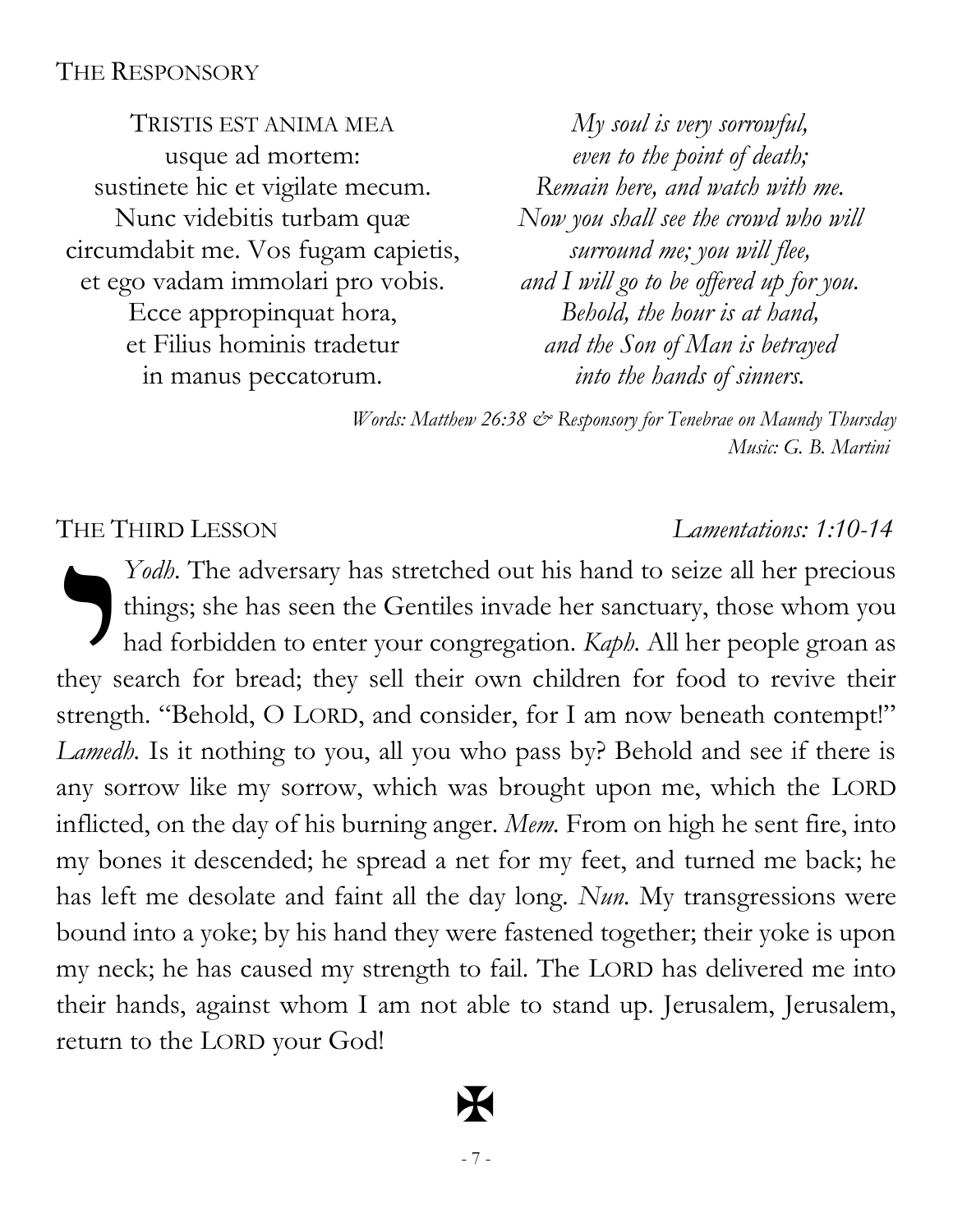#### THE RESPONSORY

ECCE VIDIMUS EUM non habentem speciem, neque decorem: Aspectus ejus in eo non est: Hic peccata nostra portavit, et pro nobis dolet: Ipse autem vulneratus est, propter iniquitates nostras: Cujus livore sanati sumus. Vere languores nostros ipse tulit et dolores nostros ipse portavit.

*Behold, we have seen him without beauty or majesty, with no looks to attract our eyes. He bore our sins and grieved for us, he was wounded for our transgressions, and by his scourging we are healed. Truly, he hath borne our griefs and carried our sorrows: And by his scourging we are healed.*

*Words: Isaiah 53: 2, 4-5; Third Tenebrae Responsory for Maundy Thursday Music: Marc'Antonio Ingegneri (c 1535-1592)* 

#### **LAUDS**

ANTIPHON *Dominus tanquam ovis*

He was led like a lamb to the slaughter, and he opened not his mouth.

PSALM 90:1-8, 11-12 *Domine, refugium Tone VIII.1*

- 1 LORD, you have been our refuge \* from one generation to another.
- 2 Before the mountains were brought forth, or the land and the earth were born, \* from age to age you are God.
- 3 You turn us back to the dust and say, \* "Go back, O child of earth."
- 4 For a thousand years in your sight are like yesterday when it is past \* and like a watch in the night.
- 5 You sweep us away like a dream; \* we fade away suddenly like the grass.
- 6 In the morning it is green and flourishes; \* in the evening it is dried up and withered.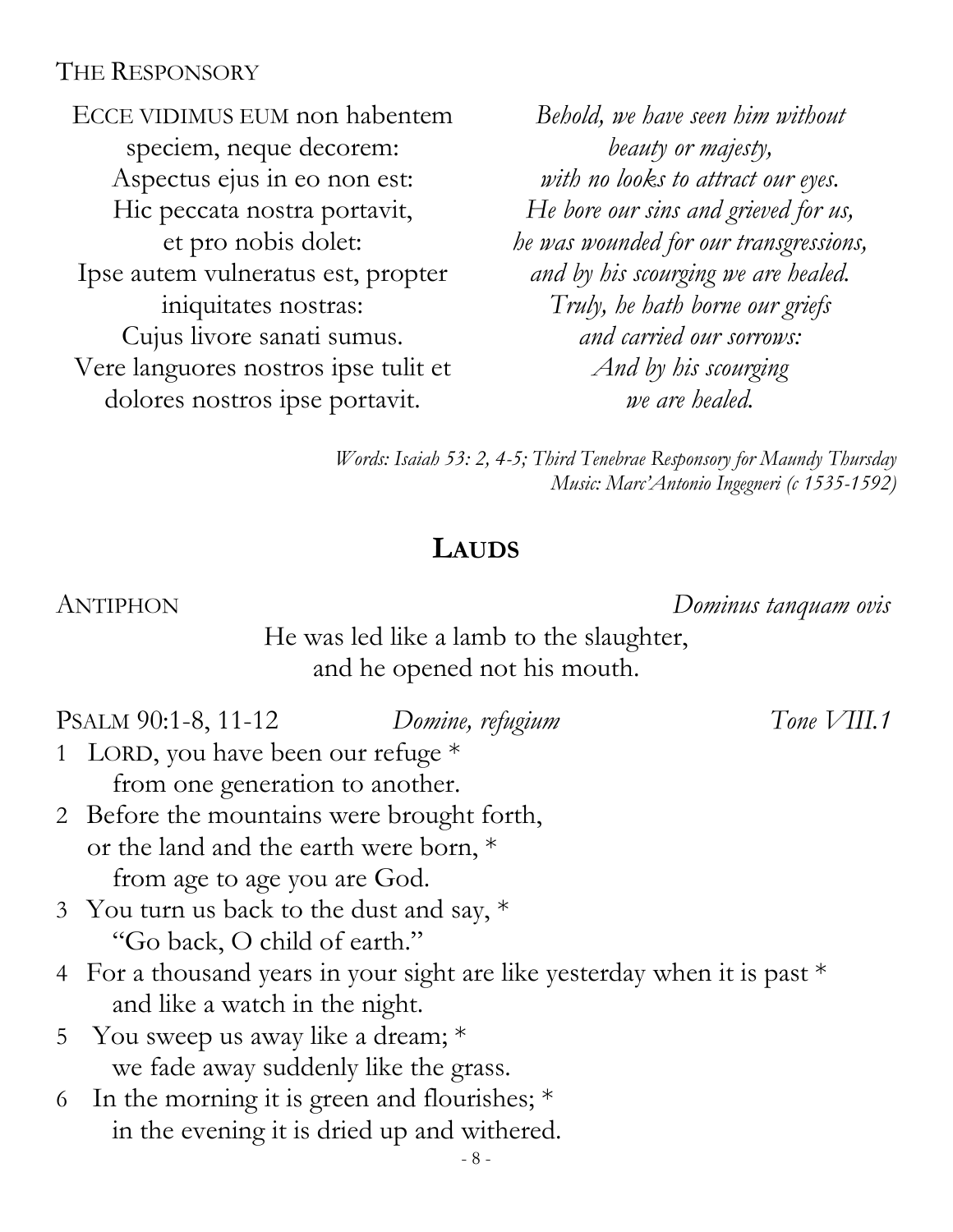| 7 For we consume away in your displeasure; *        |
|-----------------------------------------------------|
| we are afraid because of your wrathful indignation. |

- 8 Our iniquities you have set before you, \* and our secret sins in the light of your countenance.
- 11 Who regards the power of your wrath?  $*$ who rightly fears your indignation?
- 12 So teach us to number our days  $*$ that we may apply our hearts to wisdom. *(Antiphon)*

## *The fourth candle is extinguished.*

ANTIPHON *Contritum est*

My heart within me is broken: all my bones shake.

### PSALM 36:1-3, 5-9, 12 *Dixit injustus Tone I.1* 1 There is a voice of rebellion deep in the heart of the wicked; \* there is no fear of God before his eyes. 2 He flatters himself in his own eyes \* that his hateful sin will not be found out. 3 The words of his mouth are wicked and deceitful; \* he has left off acting wisely and doing good. 5 Your love, O LORD, reaches to the heavens, \* and your faithfulness to the clouds. 6 Your righteousness is like the strong mountains, your justice like the great deep; \* you save both man and beast, O LORD. 7 How priceless is your love, O God! \* your people take refuge under the shadow of your wings. 8 They feast upon the abundance of your house; \* you give them drink from the river of your delights. 9 For with you is the well of life, \* and in your light we see light. 12 See how they are fallen, those who work wickedness! \*

they are cast down and shall not be able to rise. *(Antiphon)*

*The fifth candle is extinguished.*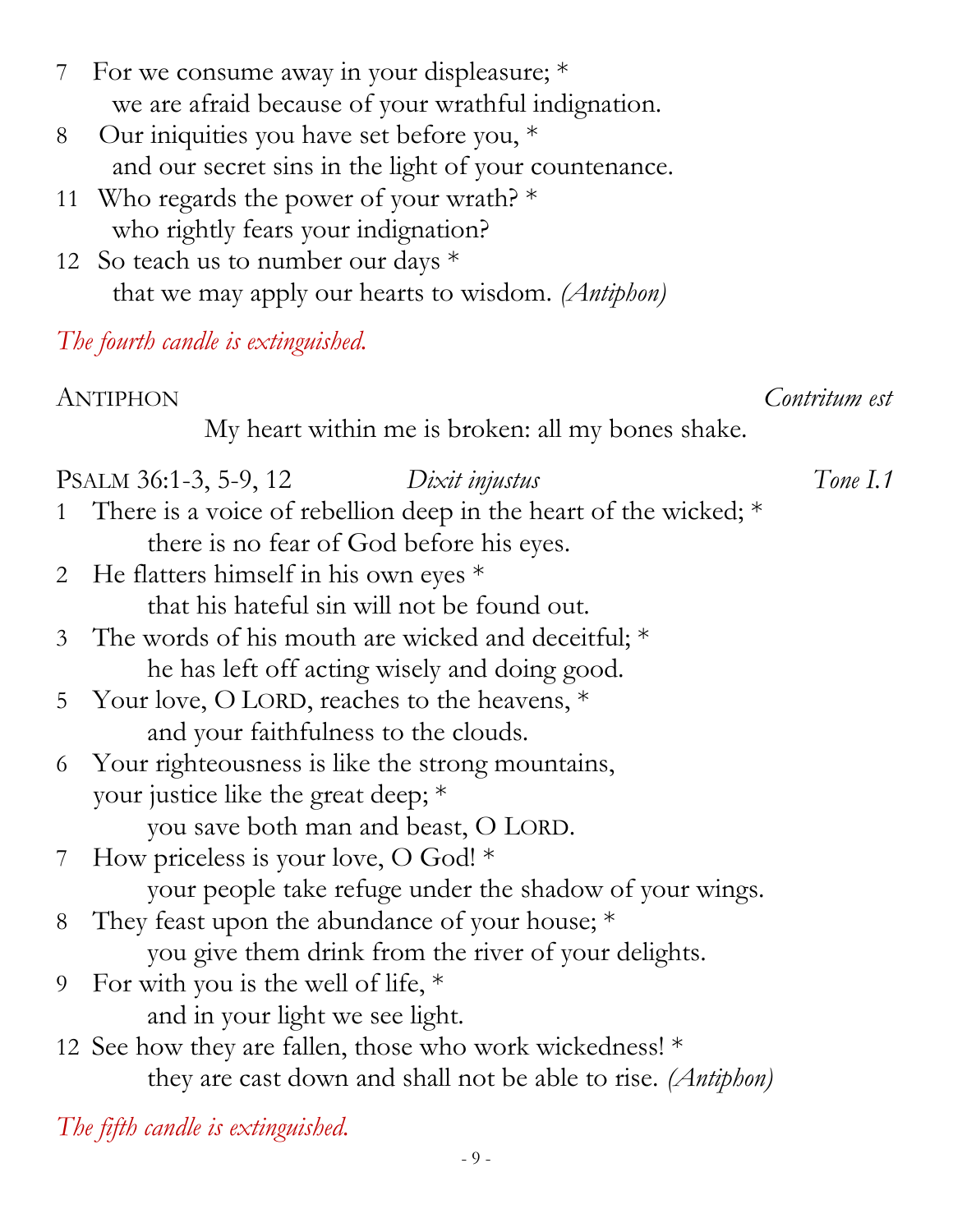#### ANTIPHON *Oblatus est*

He was made as an offering because he himself desired it: and himself bore our sins

|                | Laudate Dominum<br>PSALM 147:1-9, 12                  | Tone $VIII.1$ |
|----------------|-------------------------------------------------------|---------------|
| $\mathbf{1}$   | How good it is to sing praises to our God! $*$        |               |
|                | how pleasant it is to honor him with praise!          |               |
|                | 2 The LORD rebuilds Jerusalem; *                      |               |
|                | he gathers the exiles of Israel.                      |               |
| 3 <sup>7</sup> | He heals the brokenhearted *                          |               |
|                | and binds up their wounds.                            |               |
| $\overline{4}$ | He counts the number of the stars $*$                 |               |
|                | and calls them all by their names.                    |               |
| 5 <sup>1</sup> | Great is our LORD and mighty in power; *              |               |
|                | there is no limit to his wisdom.                      |               |
| 6              | The LORD lifts up the lowly, $*$                      |               |
|                | but casts the wicked to the ground.                   |               |
| 7              | Sing to the LORD with thanks giving; $*$              |               |
|                | make music to our God upon the harp.                  |               |
| 8              | He covers the heavens with clouds *                   |               |
|                | and prepares rain for the earth;                      |               |
| 9              | He makes grass to grow upon the mountains $*$         |               |
|                | and green plants to serve mankind.                    |               |
|                | 12 But the LORD has pleasure in those who fear him, * |               |
|                | in those who await his gracious favor.                |               |
|                |                                                       |               |

### *The sixth candle is extinguished.*

*Please stand as you are able.* 

*Officiant* My own familiar friend, whom I trusted; *People* **Who also did eat of my bread, had been lying in wait for me.**

*During the singing of the following Antiphon and Canticle the candles on the High Altar and all other lights in the Church are extinguished. One light remains in the candle hearse.*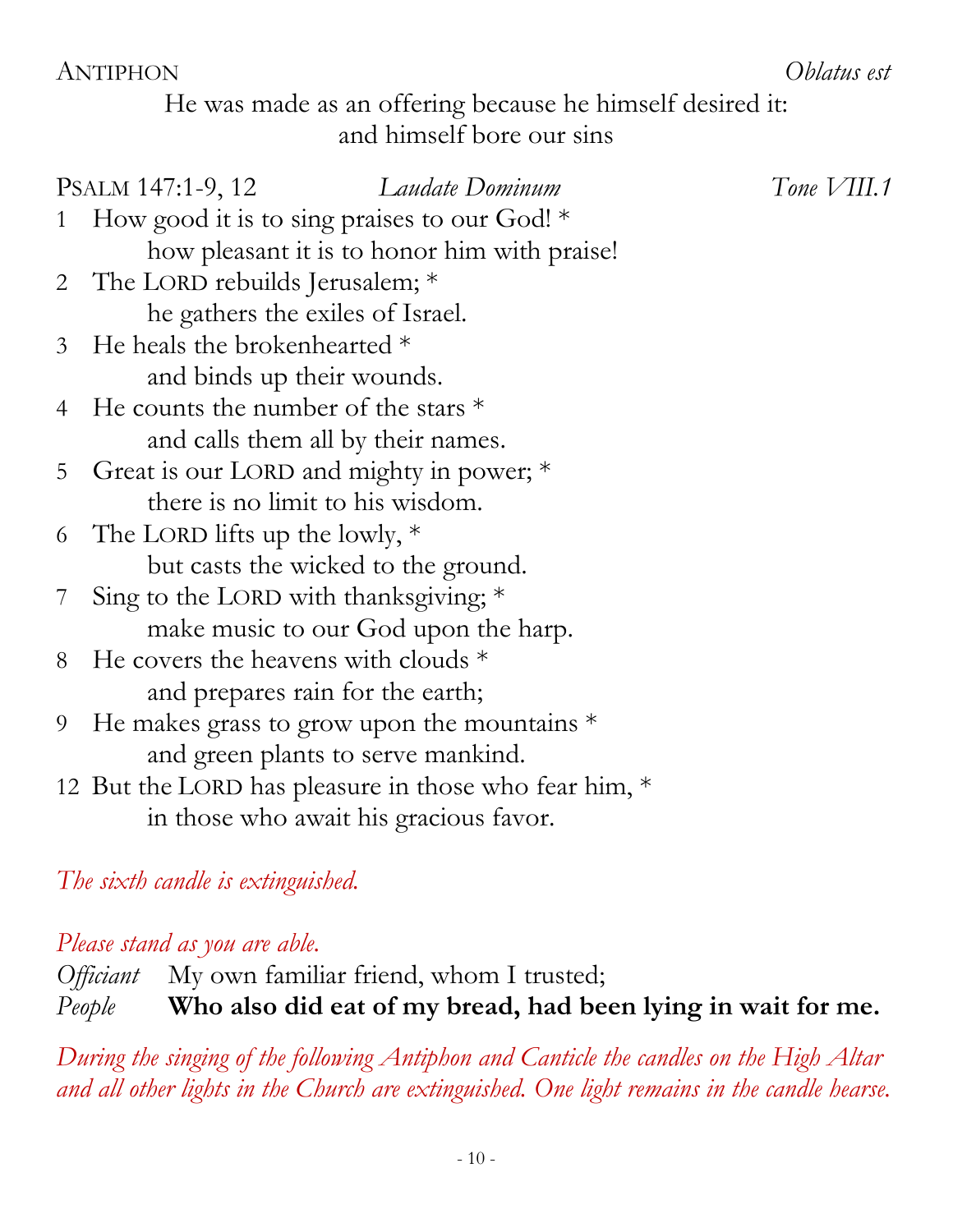Now he that betrayed him gave them a sign, saying: Whosoever I shall kiss, that is he; hold him fast.

#### BENEDICTUS DOMINUS DEUS

Blessed be the Lord God of Israel, for he hath visited and redeemed his people; And hath raised up a mighty salvation for us in the house of his servant David, As he spake by the mouth of his holy prophets, which have been since the world began: That we should be saved from our enemies, and from the hand of all that hate us; To perform the mercy promised to our forefathers, and to remember his holy covenant; To perform the oath which he swore to our forefather Abraham, that he would give us, That we being delivered out of the hand of our enemies might serve him without fear, In holiness and righteousness before him, all the days of our life. And thou, child, shalt be called the prophet of the Highest, for thou shalt go before the face of the Lord to prepare his ways; To give knowledge of salvation unto his people for the remission of their sins, Through the tender mercy of our God, whereby the dayspring from on high hath visited us; To give light to them that sit in darkness and in the shadow of death, and to guide our feet into the way of peace.

*Music: Plainsong, Tonus Peregrinus; adapt. Bruce E. Ford (b. 1947)*

*Please kneel as you are able as the last light is removed from the candle hearse and carried from the Church.*

*The Choir sings the Antiphon on the following page.*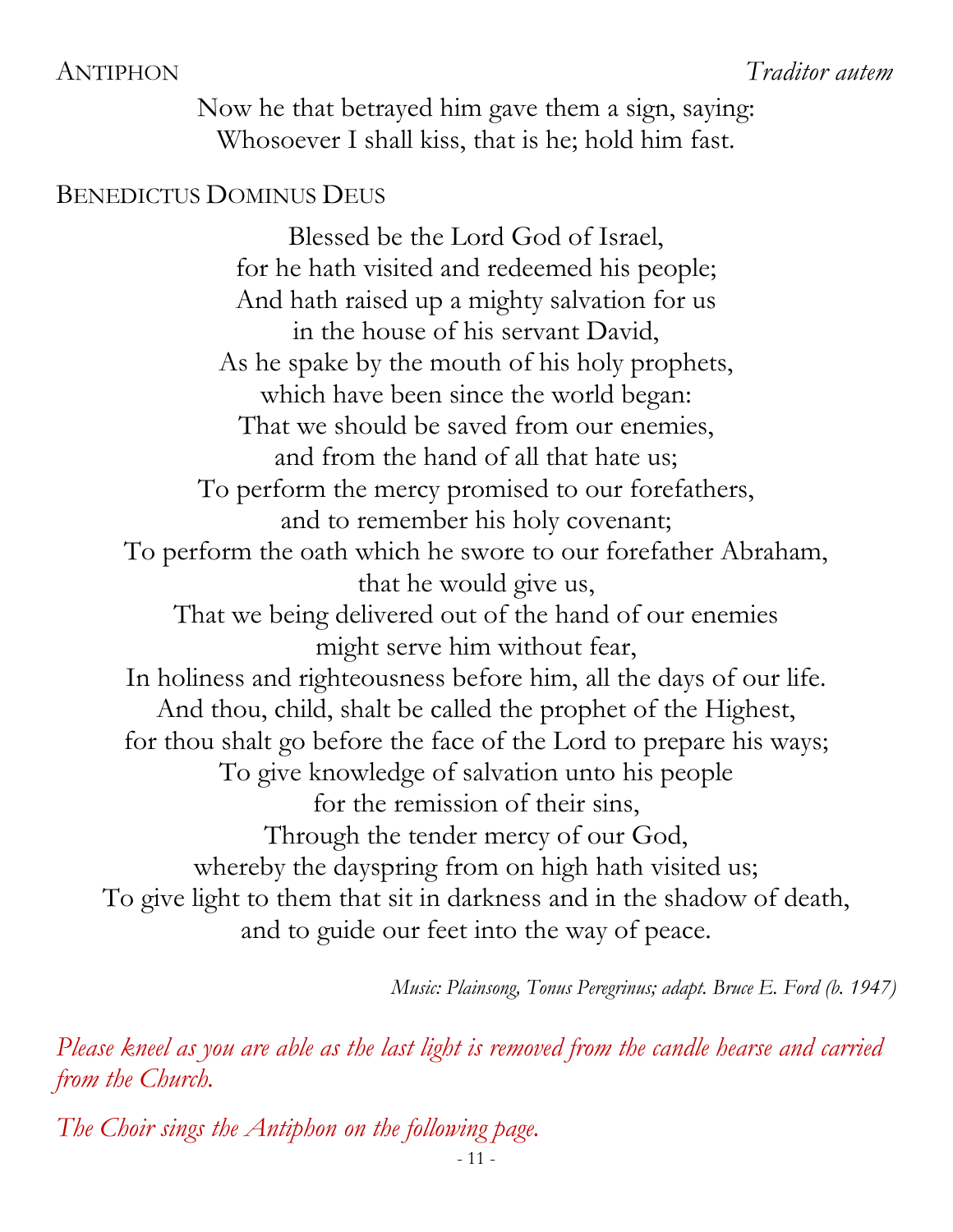#### ANTIPHON

CHRISTUS FACTUS EST PRO NOBIS obediens usque ad mortem, mortem autem crucis. Propter quod et Deus exaltavit illum, et dedit illi nomen, quod est super omne nomen.

*Christ for us became obedient unto death, even death on a cross; therefore God has highly exalted him and bestowed on him the Name which is above every name.*

> *Words: Philippians 2:8-9 Music: Giovanni Matteo Asola (1532-1907)*

*A brief silence is observed. Then the following Psalm is chanted.*

 $-12-$ PSALM 51 *Miserere mei, Deus Tone II.1* 1 Have mercy on me, O God, according to your loving-kindness; \* in your great compassion blot out my offenses. 2 Wash me through and through from my wickedness \* and cleanse me from my sin. 3 For I know my transgressions, \* and my sin is ever before me. 4 Against you only have I sinned \* and done what is evil in your sight. 5 And so you are justified when you speak  $*$  and upright in your judgment. 6 Indeed, I have been wicked from my birth, \* a sinner from my mother's womb. 7 For behold, you look for truth deep within me, \* and will make me understand wisdom secretly 8 Purge me from my sin, and I shall be pure; \* wash me, and I shall be clean indeed. 9 Make me hear of joy and gladness, \* that the body you have broken may rejoice. 10 Hide your face from my sins \* and blot out all my iniquities. 11 Create in me a clean heart, O God, \* and renew a right spirit within me.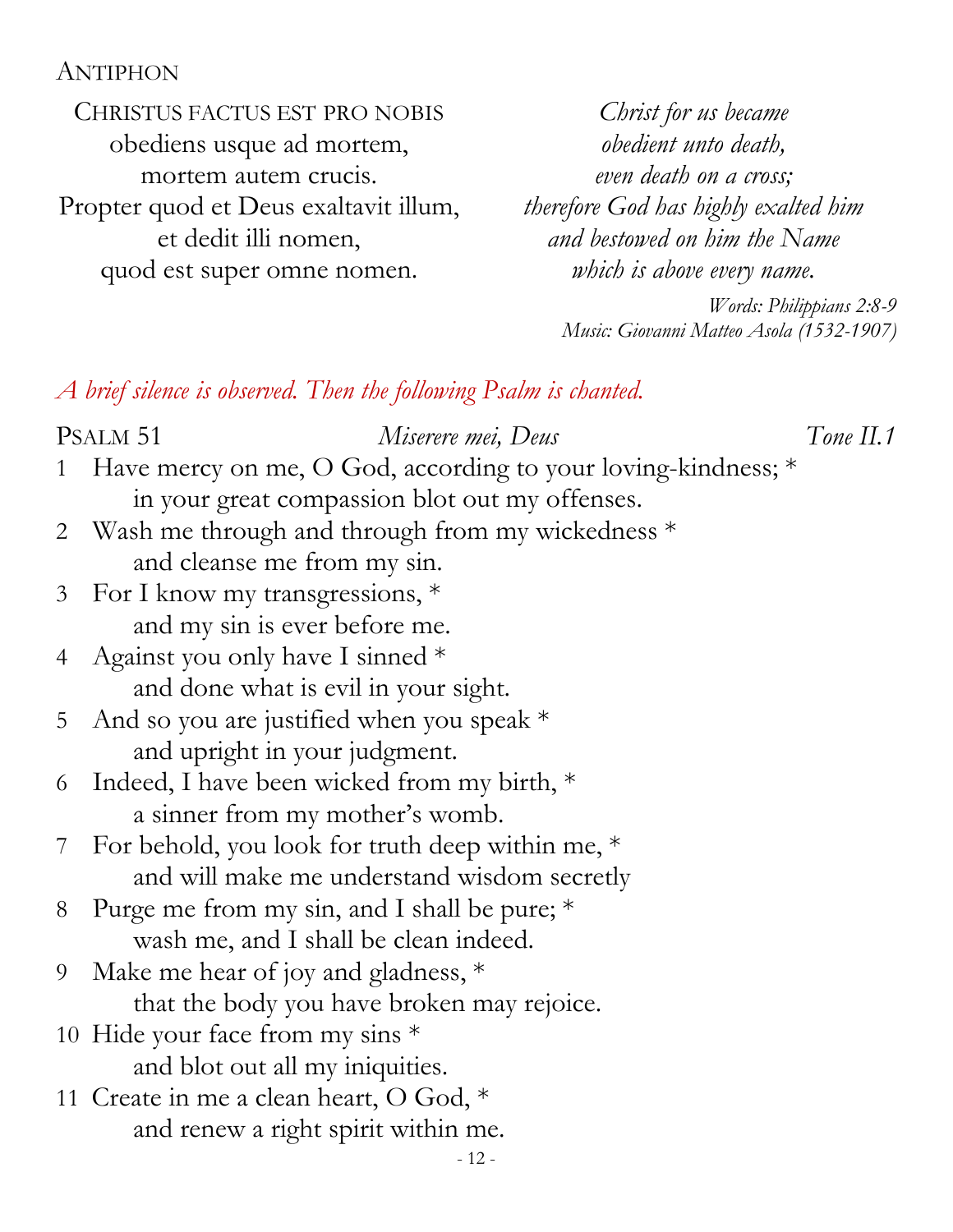- 12 Cast me not away from your presence \* and take not your holy Spirit from me.
- 13 Give me the joy of your saving help again \* and sustain me with your bountiful Spirit.
- 14 I shall teach your ways to the wicked, \* and sinners shall return to you.
- 15 Deliver me from death, O God, \* and my tongue shall sing of your righteousness, O God of my salvation.
- 16 Open my lips, O LORD, \* and my mouth shall proclaim your praise.
- 17 Had you desired it, I would have offered sacrifice, \* but you take no delight in burnt-offerings.
- 18 The sacrifice of God is a troubled spirit; \* a broken and contrite heart, O God, you will not despise.
- 19 Be favorable and gracious to Zion, \* and rebuild the walls of Jerusalem.
- 20 Then you will be pleased with the appointed sacrifices, with burnt-offerings and oblations; \* then shall they offer young bullocks upon your altar.

## THE CONCLUDING COLLECT

LMIGHTY GOD, we pray you graciously to behold this your family, for whom our Lord Jesus Christ was willing to be betrayed, and given into the hands of sinners, and to suffer death upon the cross. A

*A loud noise is made, to commemorate the earthquake at our Lord's Resurrection, after which the remaining candle is brought from its hiding place and replaced on the High Altar. By its light all depart in silence.*

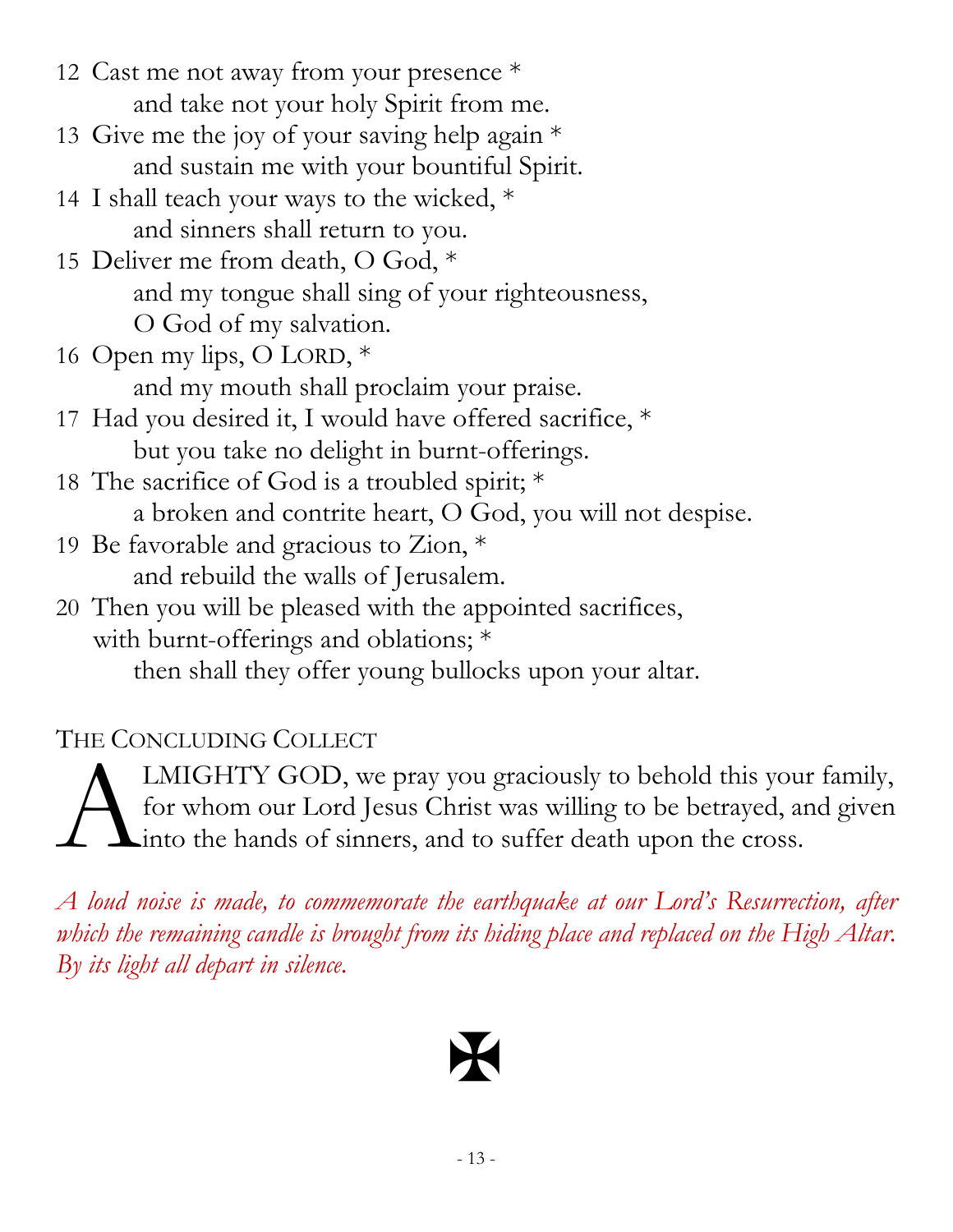#### **~ SERVING THIS EVENING ~**

*Officiant:* The Reverend Canon Jonathan Huyck *Lector:* Anaezi Modu *Acolyte:* Charles Carroll *Audio/Visual:* Clinton Crocker

**PRAYER LIST:** Julia Woodward, Lavaria Clemens, Roger Phillips, Julian Hayda, David Olsen, Clinton Crocker, Leah, Louise DelVecchio, Rusty Beatty, Kathryn Chamberlain, Lori Kipnis, Joanne Quinn, and Whitney Reeve.

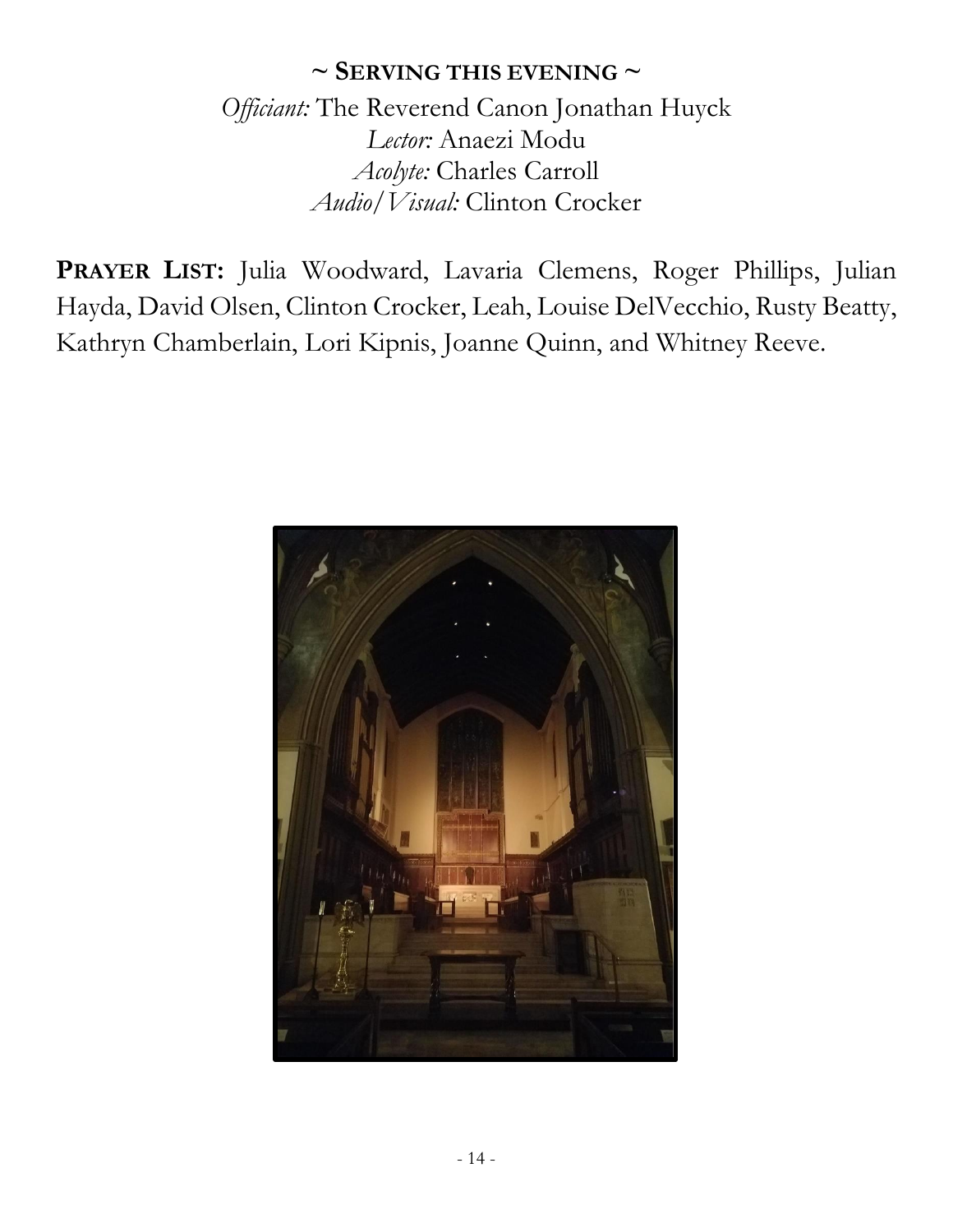# **HOLY WEEK** *&* **EASTER 2022**

# **AT GRACE CHURCH**

**Maundy Thursday, April 14th**

Choral Holy Eucharist *with* The Washing of Feet, Procession to the Altar of Repose,  $\mathcal{O}^{\bullet}$  The Stripping of the Altar **7:00 PM** 

The Garden Watch in The Chapel of the Messiah **8:00 PM – 12 Midnight**

> **Good Friday, April 15th** The Solemn Liturgy of The Passion **12 Noon**  The Way of the Cross *with* Music **6:00 PM**

> > **Holy Saturday, April 16th**

The Great Vigil, Renewal of Baptismal Vows, *&* The First Eucharist of Easter *(Followed by a festive champagne & sweets reception in The Pavilion.)* **8:00 PM** 

> **The Feast of the Resurrection: Easter Day Sunday, April 17th**

> > Spoken Holy Eucharist **8:00 AM**

Festal Choral Eucharist *with* Brass *&* Timpani **10:00 AM**